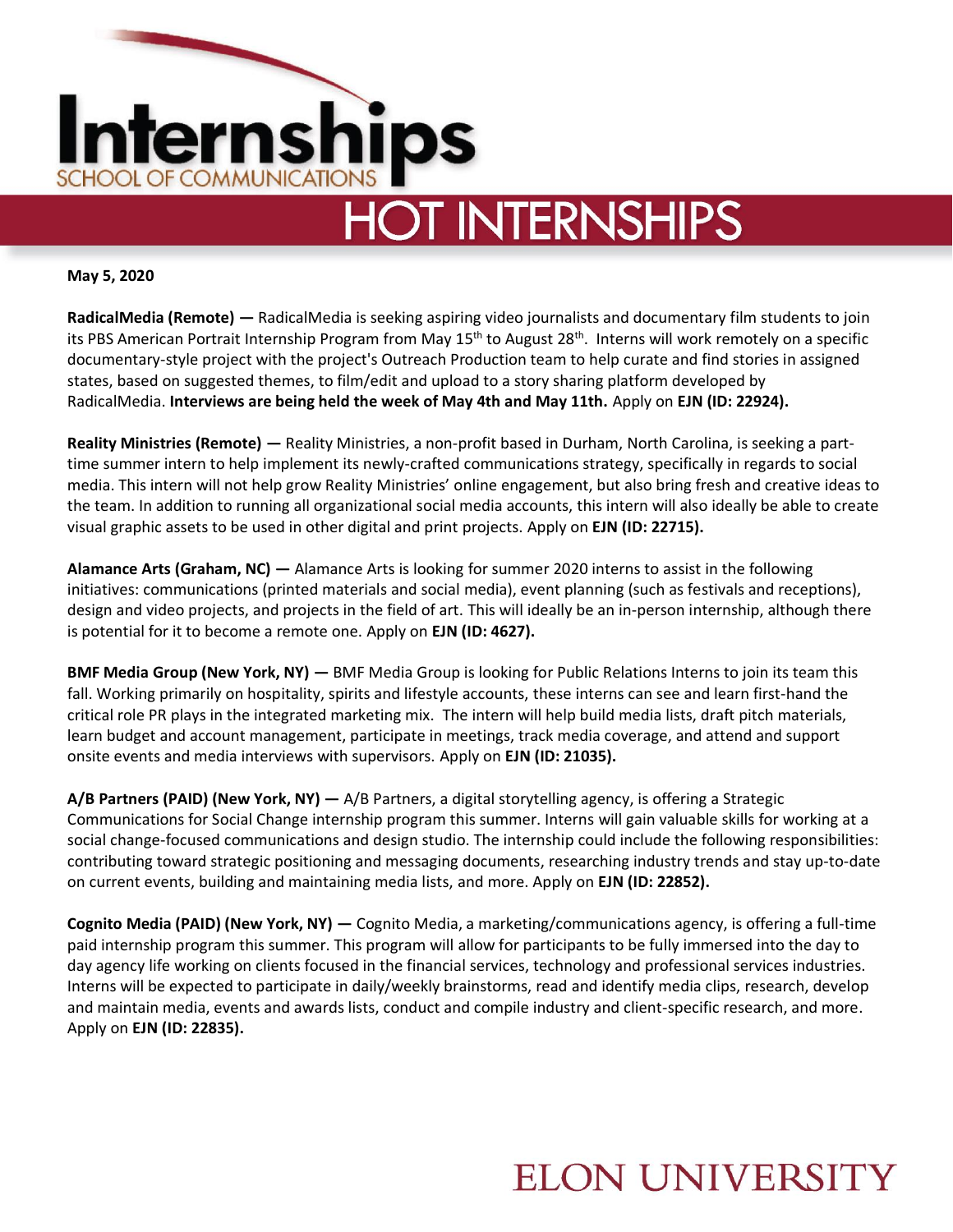

# **HOT INTERNSHIPS**

**NC Local News Intern Corps (PAID) (Elon, NC) —** Applications are open now for a special Summer 2020 paid Journalism Internship Program. The NC Local News Intern Corps is offering student journalists the chance to cover North Carolina's COVID-19 crisis and other stories in cooperation with newsrooms across the state. Four interns will be selected. The Intern Corps program is a joint effort of Elon University's School of Communications and the NC Local News Lab Fund, and will be based at Elon. Apply on **EJN (ID: 22868)** by **5:00 PM** on **May 9th .** 

**Supermajority Education Fund (PAID) (New York, NY) —** Supermajority Education Fund, a non-profit dedicated to building women's power across the country, is looking for part-time interns to assist its communications department. Reporting to the Manager of the Executive Office, Supermajority Interns will provide support and extra capacity across Supermajority's departments and work-streams. Apply on **EJN (ID: 22849).**

**Nonprofit Sector News (Remote) —** Nonprofit Sector News (NSN), a nonprofit news organization, seeks journalism interns (half-time or full-time) for this summer. Interns will be given choices of story ideas and also will be able to propose story ideas. Interns will work from home, conducting background research and interviews using telephones, email, Zoom/Skype/etc., Internet searches, and website visits. Students will be given introductory information about covering nonprofits, get editing and feedback on their writing, be able to ask NSN questions as they are working on stories, and be asked to suggest media outlets that their stories be sent to. Apply on **EJN (ID: 22869).**

**Champion Teamwear (PAID) (Manhattan, KS) —** Champion Teamwear is seeking a Graphic Artist Intern to begin this June. This intern will be responsible for taking ideas and transforming them into visual designs for customers. Within this internship, you will have the opportunity to work with a team of Graphic Artists and perform various duties including performing various duties including, but not limited to, completing arts at each work center, sales and customer service assistance, order preparation, and quality assurance. Apply on **EJN (ID: 22834).**

**Elephant (PAID) (Brooklyn, NY) —** Elephant, a digital agency that works with brands such as Apple, Beats by Dre, Comcast, Marc Jacobs and Yahoo, is looking for a Copy Intern to join its Creative Team this summer. Interns will be embedded into teams and paired with a mentor to gain valuable real-world experience in working on some of the world's most culturally relevant brands. Apply on **EJN (ID: 22848).** 

**Catalyst @ Health 2.0 (PAID) (New York, NY) —** Catalyst @ Health 2.0 ("Catalyst") is the industry leader in forming strategic partnerships between digital health innovators and companies interested in new healthcare technology. Catalyst is accepting applications for a Marketing Intern on a rolling basis. This intern will be responsible for developing marketing collateral, generating creative and engaging graphics, developing and posting content to websites, selecting and digesting news stories for blogs, brainstorming and researching content, copy editing, conducting research and more. Apply on **EJN (ID: 22850).** 

**Instrumentation Laboratory (Bedford, MA) —** Instrumentation Labs, a an integral part of Werfen, a global healthcare company dedicated to delivering the highest quality in vitro diagnostic products, is seeking a Marketing Intern to join its team this summer. This intern will contribute to IL's marketing support program for a specific product, product line, or product area. This intern will also plan and executee isolated projects in support of business unit goals. Apply on **EJN (ID: 22770).** 

#### **Additional News…**

**PR Council Agency-Ready Certificate Program (Remote) —** The PR Council's Agency-Ready Certificate Program is a professional-development opportunity that includes webinars on important areas such as thinking strategically, applying data, social media strategy, crisis communications, PR writing and more – all led by seasoned agency

## **ELON UNIVERSITY**